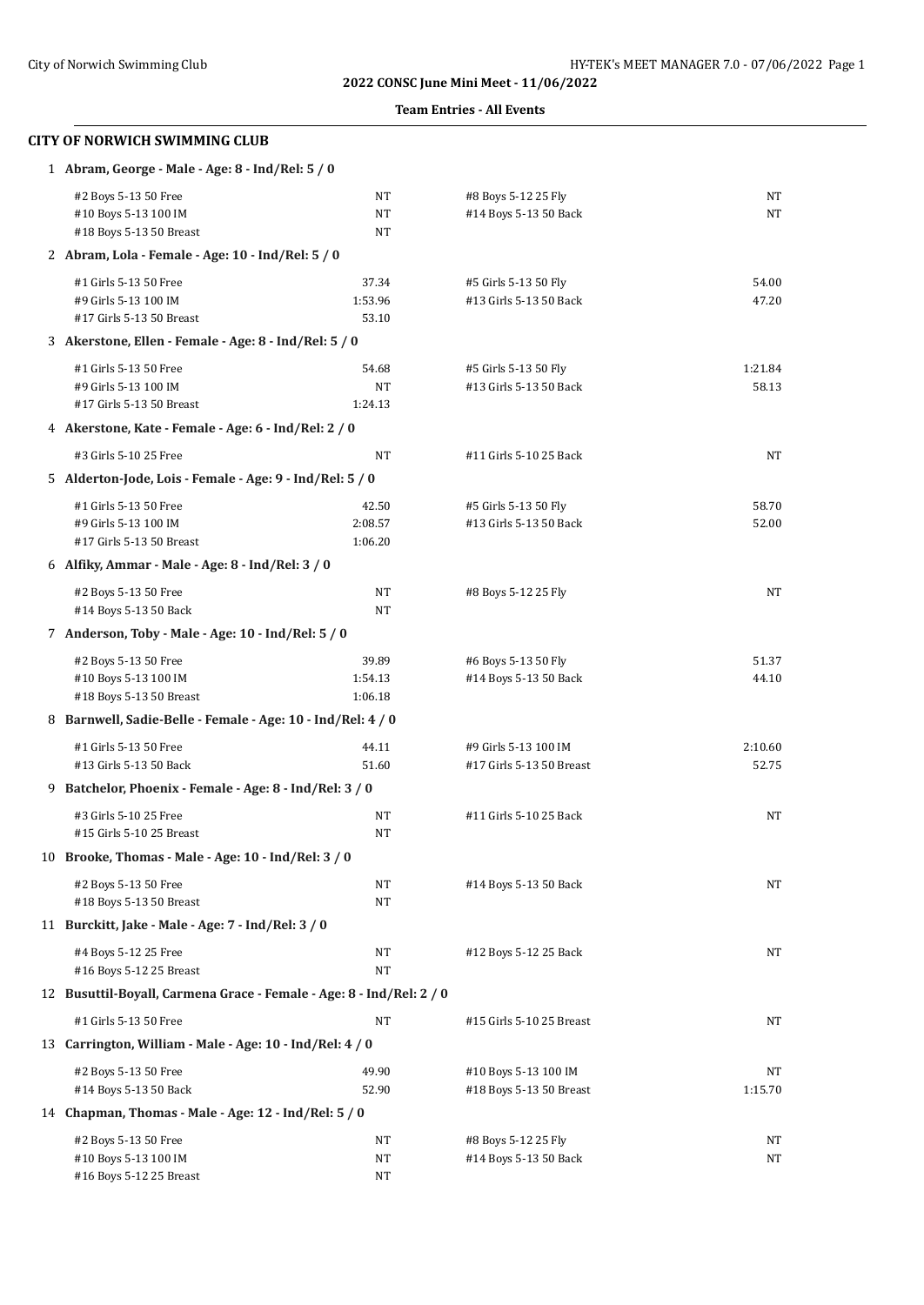**Team Entries - All Events**

| 15 Clark, Jessica - Female - Age: 10 - Ind/Rel: 3 / 0          |                  |                                                |               |  |
|----------------------------------------------------------------|------------------|------------------------------------------------|---------------|--|
| #1 Girls 5-13 50 Free<br>#13 Girls 5-13 50 Back                | NT<br>NT         | #9 Girls 5-13 100 IM                           | NT            |  |
| 16 Clark, Stanley - Male - Age: 12 - Ind/Rel: 3 / 0            |                  |                                                |               |  |
| #2 Boys 5-13 50 Free<br>#18 Boys 5-13 50 Breast                | NT<br>NT         | #14 Boys 5-13 50 Back                          | NT            |  |
| 17 Cole, Lexi - Female - Age: 8 - Ind/Rel: 5 / 0               |                  |                                                |               |  |
| #1 Girls 5-13 50 Free                                          | 46.59            | #5 Girls 5-13 50 Fly                           | 1:00.10       |  |
| #9 Girls 5-13 100 IM                                           | 2:09.01          | #13 Girls 5-13 50 Back                         | 59.06         |  |
| #17 Girls 5-13 50 Breast                                       | 1:15.73          |                                                |               |  |
| 18 Corke, Arthur - Male - Age: 10 - Ind/Rel: 3 / 0             |                  |                                                |               |  |
| #2 Boys 5-13 50 Free                                           | 44.53            | #14 Boys 5-13 50 Back                          | 49.15         |  |
| #18 Boys 5-13 50 Breast                                        | 53.40            |                                                |               |  |
| 19 Coupland, India - Female - Age: 9 - Ind/Rel: 4 / 0          |                  |                                                |               |  |
| #1 Girls 5-13 50 Free                                          | 58.09            | #7 Girls 5-10 25 Fly                           | 32.41         |  |
| #13 Girls 5-13 50 Back                                         | 1:05.15          | #17 Girls 5-13 50 Breast                       | 1:16.67       |  |
| 20 Crowley, Jenny - Female - Age: 10 - Ind/Rel: 5 / 0          |                  |                                                |               |  |
|                                                                |                  |                                                |               |  |
| #1 Girls 5-13 50 Free<br>#9 Girls 5-13 100 IM                  | 1:07.03<br>NT    | #5 Girls 5-13 50 Fly<br>#13 Girls 5-13 50 Back | NT<br>1:09.59 |  |
| #17 Girls 5-13 50 Breast                                       | 1:12.56          |                                                |               |  |
| 21 Cushing, Toby - Male - Age: 8 - Ind/Rel: 2 / 0              |                  |                                                |               |  |
| #4 Boys 5-12 25 Free                                           | NT               | #12 Boys 5-12 25 Back                          | NT            |  |
| 22 Daly, Grace - Female - Age: 10 - Ind/Rel: 5 / 0             |                  |                                                |               |  |
|                                                                |                  |                                                |               |  |
| #1 Girls 5-13 50 Free                                          | 43.10<br>2:06.34 | #5 Girls 5-13 50 Fly                           | 1:09.70       |  |
| #9 Girls 5-13 100 IM<br>#17 Girls 5-13 50 Breast               | 1:03.05          | #13 Girls 5-13 50 Back                         | 49.40         |  |
| 23 Debski, Karol - Male - Age: 9 - Ind/Rel: 2 / 0              |                  |                                                |               |  |
|                                                                |                  |                                                |               |  |
| #4 Boys 5-12 25 Free                                           | NT               | #16 Boys 5-12 25 Breast                        | NT            |  |
| 24 Drewry, Hilary - Female - Age: 10 - Ind/Rel: 5 / 0          |                  |                                                |               |  |
| #1 Girls 5-13 50 Free                                          | 52.25            | #5 Girls 5-13 50 Fly                           | 1:17.57       |  |
| #9 Girls 5-13 100 IM                                           | NT               | #13 Girls 5-13 50 Back                         | 1:00.92       |  |
| #17 Girls 5-13 50 Breast                                       | 1:19.12          |                                                |               |  |
| 25 Echevarne Schalk, Julia - Female - Age: 11 - Ind/Rel: 1 / 0 |                  |                                                |               |  |
| #13 Girls 5-13 50 Back                                         | NT               |                                                |               |  |
| 26 Endicott, Clemmie - Female - Age: 9 - Ind/Rel: 5 / 0        |                  |                                                |               |  |
| #1 Girls 5-13 50 Free                                          | 47.06            | #5 Girls 5-13 50 Fly                           | 55.20         |  |
| #9 Girls 5-13 100 IM                                           | 1:59.33          | #13 Girls 5-13 50 Back                         | 52.10         |  |
| #17 Girls 5-13 50 Breast                                       | 1:05.25          |                                                |               |  |
| 27 Farrington, Chloe - Female - Age: 11 - Ind/Rel: 5 / 0       |                  |                                                |               |  |
| #1 Girls 5-13 50 Free                                          | 45.12            | #5 Girls 5-13 50 Fly                           | 55.71         |  |
| #9 Girls 5-13 100 IM                                           | 1:57.30          | #13 Girls 5-13 50 Back                         | 52.30         |  |
| #17 Girls 5-13 50 Breast                                       | 1:18.29          |                                                |               |  |
| 28 Flello, Max - Male - Age: 9 - Ind/Rel: 2 / 0                |                  |                                                |               |  |
| #4 Boys 5-12 25 Free                                           | 34.91            | #12 Boys 5-12 25 Back                          | 34.20         |  |
| 29 Fowler, Josh - Male - Age: 8 - Ind/Rel: 5 / 0               |                  |                                                |               |  |
| #2 Boys 5-13 50 Free                                           | 47.70            | #6 Boys 5-13 50 Fly                            | 1:09.53       |  |
| #10 Boys 5-13 100 IM                                           | 2:16.14          | #14 Boys 5-13 50 Back                          | 1:05.15       |  |
| #18 Boys 5-13 50 Breast                                        | 1:22.85          |                                                |               |  |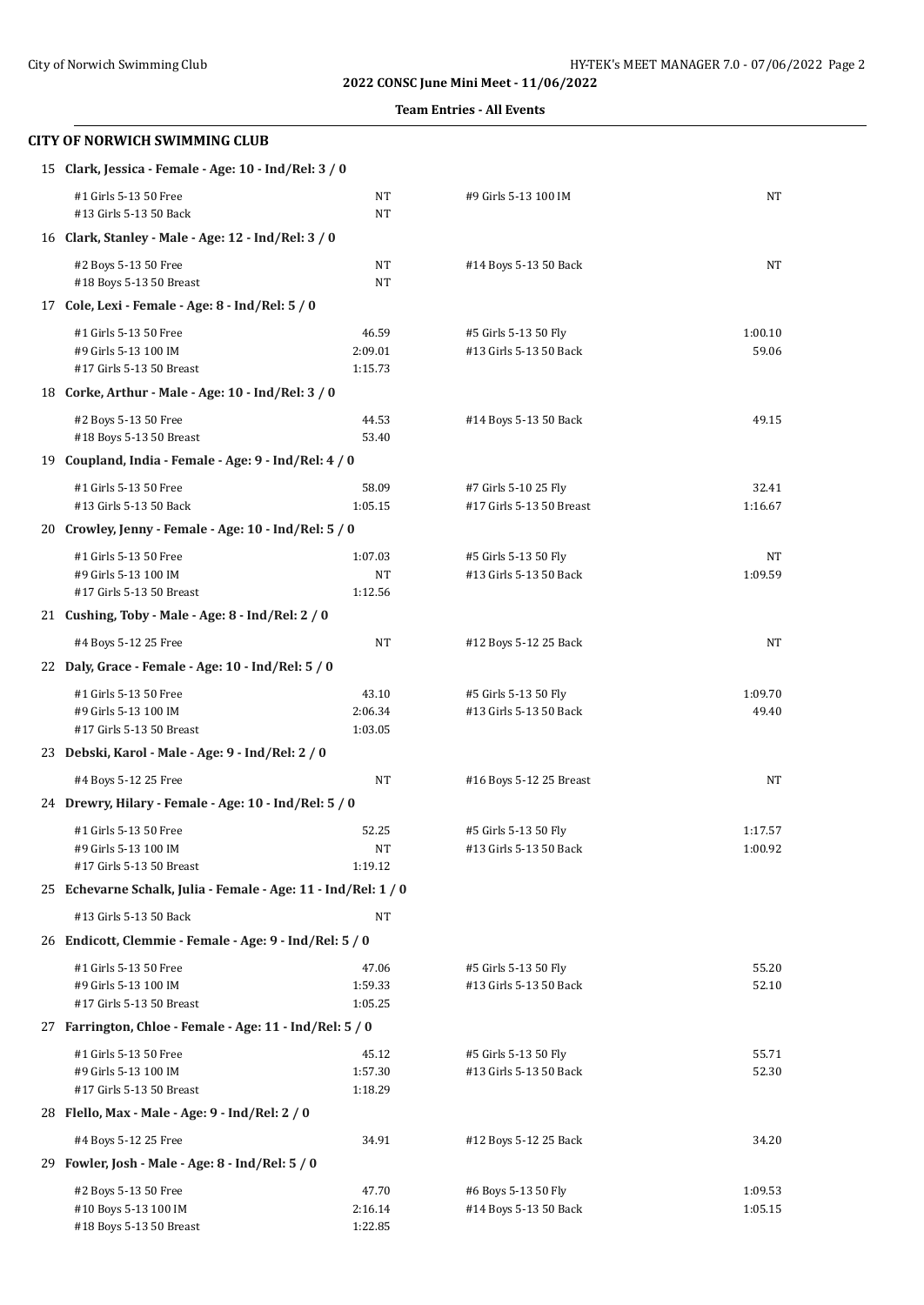**Team Entries - All Events**

# **CITY OF NORWICH SWIMMING CLUB** 30 **Geils, Ophelia - Female - Age: 8 - Ind/Rel: 3 / 0**

| #1 Girls 5-13 50 Free<br>#15 Girls 5-10 25 Breast          | NT<br>NT           | #11 Girls 5-10 25 Back                          | NT          |  |  |
|------------------------------------------------------------|--------------------|-------------------------------------------------|-------------|--|--|
| 31 Goldspink, Holly - Female - Age: 10 - Ind/Rel: 2 / 0    |                    |                                                 |             |  |  |
| #1 Girls 5-13 50 Free                                      | NT                 | #11 Girls 5-10 25 Back                          | <b>NT</b>   |  |  |
| 32 Goldspink, Matthew - Male - Age: 10 - Ind/Rel: 2 / 0    |                    |                                                 |             |  |  |
|                                                            |                    |                                                 |             |  |  |
| #2 Boys 5-13 50 Free                                       | NT                 | #14 Boys 5-13 50 Back                           | NT          |  |  |
| 33 Gordon-George, Fergus - Male - Age: 8 - Ind/Rel: 5 / 0  |                    |                                                 |             |  |  |
| #2 Boys 5-13 50 Free                                       | NT                 | #4 Boys 5-12 25 Free                            | NT          |  |  |
| #12 Boys 5-12 25 Back<br>#16 Boys 5-12 25 Breast           | NT<br>NT           | #14 Boys 5-13 50 Back                           | NT          |  |  |
| 34 Gordon-George, Logan - Male - Age: 11 - Ind/Rel: 5 / 0  |                    |                                                 |             |  |  |
|                                                            |                    |                                                 |             |  |  |
| #2 Boys 5-13 50 Free                                       | 46.78              | #6 Boys 5-13 50 Fly                             | 1:13.40     |  |  |
| #10 Boys 5-13 100 IM<br>#18 Boys 5-13 50 Breast            | 2:16.81<br>1:05.33 | #14 Boys 5-13 50 Back                           | 53.84       |  |  |
| 35 Gordon-George, Olive - Female - Age: 8 - Ind/Rel: 5 / 0 |                    |                                                 |             |  |  |
|                                                            |                    |                                                 |             |  |  |
| #1 Girls 5-13 50 Free<br>#11 Girls 5-10 25 Back            | NT<br>NT           | #3 Girls 5-10 25 Free<br>#13 Girls 5-13 50 Back | NT<br>NT    |  |  |
| #15 Girls 5-10 25 Breast                                   | NT                 |                                                 |             |  |  |
| 36 Gorton, Frankie - Male - Age: 10 - Ind/Rel: 3 / 0       |                    |                                                 |             |  |  |
| #4 Boys 5-12 25 Free                                       | NT                 | #14 Boys 5-13 50 Back                           | NT          |  |  |
| #16 Boys 5-12 25 Breast                                    | NT                 |                                                 |             |  |  |
| 37 Guy, Eloise - Female - Age: 7 - Ind/Rel: 2 / 0          |                    |                                                 |             |  |  |
| #3 Girls 5-10 25 Free                                      | NT                 | #11 Girls 5-10 25 Back                          | NT          |  |  |
| 38 Gwilliam, Molly - Female - Age: 12 - Ind/Rel: 2 / 0     |                    |                                                 |             |  |  |
|                                                            |                    |                                                 |             |  |  |
| #1 Girls 5-13 50 Free                                      | <b>NT</b>          | #13 Girls 5-13 50 Back                          | <b>NT</b>   |  |  |
| 39 Hannah, Holly - Female - Age: 10 - Ind/Rel: 5 / 0       |                    |                                                 |             |  |  |
| #1 Girls 5-13 50 Free                                      | 39.80              | #5 Girls 5-13 50 Fly                            | 48.10       |  |  |
| #9 Girls 5-13 100 IM<br>#17 Girls 5-13 50 Breast           | 1:48.22<br>59.49   | #13 Girls 5-13 50 Back                          | 47.43       |  |  |
| 40 Hazard, Jonas - Male - Age: 9 - Ind/Rel: 5 / 0          |                    |                                                 |             |  |  |
|                                                            |                    |                                                 |             |  |  |
| #2 Boys 5-13 50 Free<br>#10 Boys 5-13 100 IM               | NT<br>NT           | #8 Boys 5-12 25 Fly<br>#12 Boys 5-12 25 Back    | NT<br>30.66 |  |  |
| #16 Boys 5-12 25 Breast                                    | 45.05              |                                                 |             |  |  |
| 41 Howard, James - Male - Age: 8 - Ind/Rel: 5 / 0          |                    |                                                 |             |  |  |
| #2 Boys 5-13 50 Free                                       | 1:53.06            | #8 Boys 5-12 25 Fly                             | 43.64       |  |  |
| #10 Boys 5-13 100 IM                                       | NT                 | #14 Boys 5-13 50 Back                           | 1:09.98     |  |  |
| #18 Boys 5-13 50 Breast                                    | NT                 |                                                 |             |  |  |
| 42 Hunt, Amy - Female - Age: 12 - Ind/Rel: 4 / 0           |                    |                                                 |             |  |  |
| #1 Girls 5-13 50 Free                                      | NT                 | #9 Girls 5-13 100 IM                            | NΤ          |  |  |
| #13 Girls 5-13 50 Back                                     | NT                 | #17 Girls 5-13 50 Breast                        | NT          |  |  |
| 43 Hupton, Elodie - Female - Age: 9 - Ind/Rel: 2 / 0       |                    |                                                 |             |  |  |
| #1 Girls 5-13 50 Free                                      | NT                 | #11 Girls 5-10 25 Back                          | NT          |  |  |
| 44 Kadlec, Billy - Male - Age: 9 - Ind/Rel: 2 / 0          |                    |                                                 |             |  |  |
| #4 Boys 5-12 25 Free                                       | NT                 | #16 Boys 5-12 25 Breast                         | NT          |  |  |
|                                                            |                    |                                                 |             |  |  |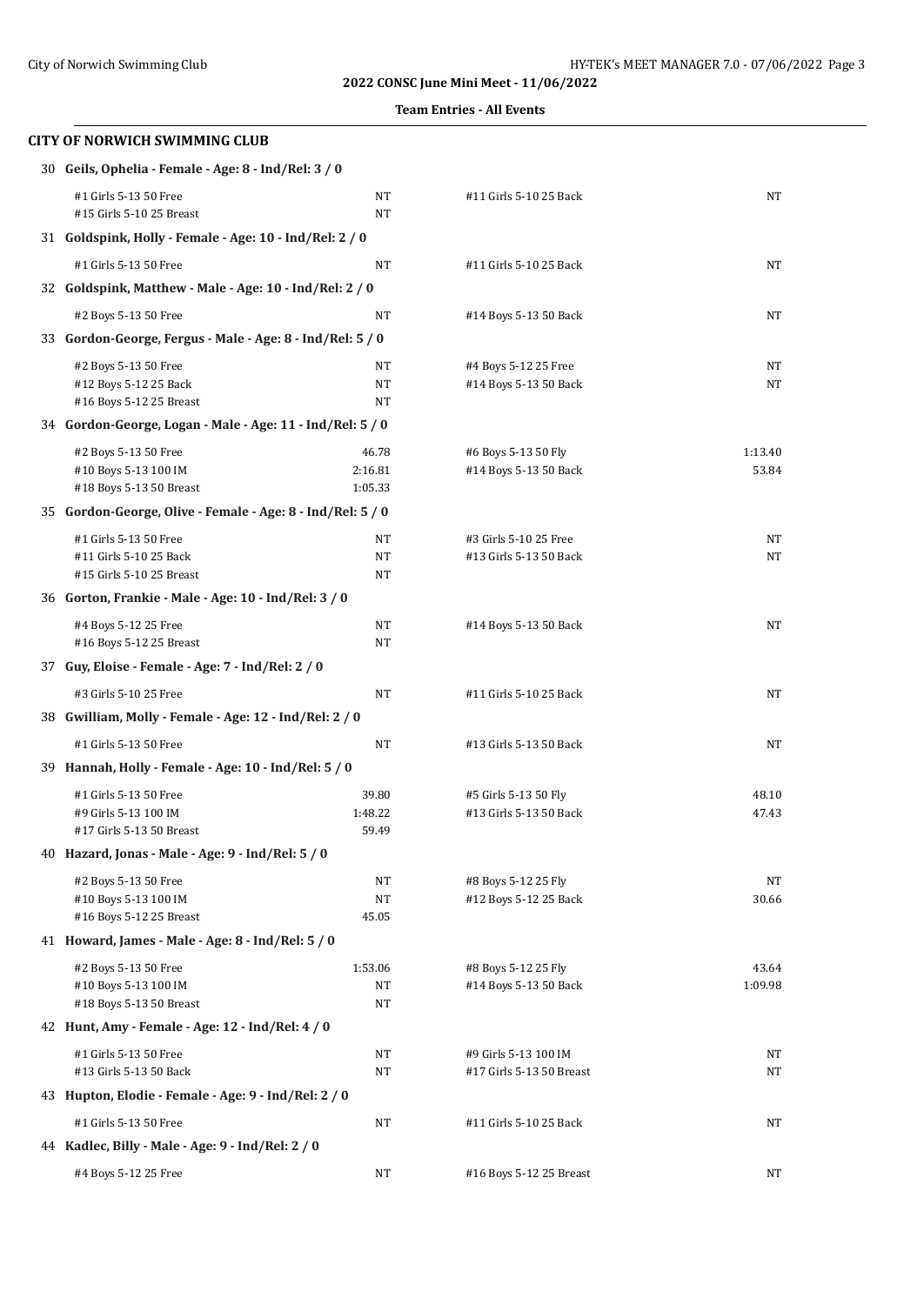#### **Team Entries - All Events**

| 45 Kaiser, Mia - Female - Age: 8 - Ind/Rel: 4 / 0                        |                               |                                                  |                  |  |
|--------------------------------------------------------------------------|-------------------------------|--------------------------------------------------|------------------|--|
| #1 Girls 5-13 50 Free<br>#13 Girls 5-13 50 Back                          | NT<br>NT                      | #7 Girls 5-10 25 Fly<br>#17 Girls 5-13 50 Breast | NT<br>NT         |  |
| 46 Kaithakottil, Geol - Male - Age: 9 - Ind/Rel: 2 / 0                   |                               |                                                  |                  |  |
| #4 Boys 5-12 25 Free                                                     | NT                            | #12 Boys 5-12 25 Back                            | NT               |  |
| 47 Karakoidas, Eleni - Female - Age: 9 - Ind/Rel: 4 / 0                  |                               |                                                  |                  |  |
| #1 Girls 5-13 50 Free<br>#13 Girls 5-13 50 Back                          | 1:34.90<br>1:21.84            | #5 Girls 5-13 50 Fly<br>#17 Girls 5-13 50 Breast | NT<br>1:43.22    |  |
| 48 Kirby, Josh - Male - Age: 10 - Ind/Rel: 5 / 0                         |                               |                                                  |                  |  |
| #2 Boys 5-13 50 Free<br>#14 Boys 5-13 50 Back<br>#18 Boys 5-13 50 Breast | 1:06.80<br>1:17.86<br>1:47.34 | #8 Boys 5-12 25 Fly<br>#16 Boys 5-12 25 Breast   | 41.16<br>48.26   |  |
| 49 Knowles, Kaleesi - Female - Age: 7 - Ind/Rel: 4 / 0                   |                               |                                                  |                  |  |
| #1 Girls 5-13 50 Free<br>#13 Girls 5-13 50 Back                          | NT<br>NT                      | #5 Girls 5-13 50 Fly<br>#17 Girls 5-13 50 Breast | NT<br>NT         |  |
| 50 Linden-Ball, Alexa - Female - Age: 8 - Ind/Rel: 4 / 0                 |                               |                                                  |                  |  |
| #1 Girls 5-13 50 Free<br>#11 Girls 5-10 25 Back                          | NT<br>NT                      | #7 Girls 5-10 25 Fly<br>#15 Girls 5-10 25 Breast | NT<br>51.67      |  |
| 51 Mazurkiewicz, Anthony - Male - Age: 9 - Ind/Rel: 4 / 0                |                               |                                                  |                  |  |
| #2 Boys 5-13 50 Free<br>#14 Boys 5-13 50 Back                            | 51.88<br>1:01.09              | #8 Boys 5-12 25 Fly<br>#18 Boys 5-13 50 Breast   | 30.30<br>1:23.47 |  |
| 52 McAuley, Niall - Male - Age: 8 - Ind/Rel: 5 / 0                       |                               |                                                  |                  |  |
| #2 Boys 5-13 50 Free<br>#10 Boys 5-13 100 IM<br>#18 Boys 5-13 50 Breast  | NT<br>NT<br>NT                | #8 Boys 5-12 25 Fly<br>#12 Boys 5-12 25 Back     | NT<br>50.11      |  |
| 53 McCallum, Robin - Male - Age: 12 - Ind/Rel: 4 / 0                     |                               |                                                  |                  |  |
| #2 Boys 5-13 50 Free<br>#10 Boys 5-13 100 IM                             | NT<br>NT                      | #6 Boys 5-13 50 Fly<br>#14 Boys 5-13 50 Back     | NT<br>NT         |  |
| 54 Meale, Libby - Female - Age: 7 - Ind/Rel: 3 / 0                       |                               |                                                  |                  |  |
| #1 Girls 5-13 50 Free<br>#15 Girls 5-10 25 Breast                        | 1:12.56<br>48.35              | #9 Girls 5-13 100 IM                             | NT               |  |
| 55 Merrywest, Ben - Male - Age: 9 - Ind/Rel: 3 / 0                       |                               |                                                  |                  |  |
| #2 Boys 5-13 50 Free<br>#16 Boys 5-12 25 Breast                          | NT<br>NT                      | #12 Boys 5-12 25 Back                            | NT               |  |
| 56 Mickleburgh, Freddie - Male - Age: 9 - Ind/Rel: 2 / 0                 |                               |                                                  |                  |  |
| #12 Boys 5-12 25 Back                                                    | NT                            | #16 Boys 5-12 25 Breast                          | NT               |  |
| 57 Nash, Henry - Male - Age: 10 - Ind/Rel: 2 / 0                         |                               |                                                  |                  |  |
| #2 Boys 5-13 50 Free                                                     | NT                            | #14 Boys 5-13 50 Back                            | NT               |  |
| 58 Nash, Poppy - Female - Age: 9 - Ind/Rel: 4 / 0                        |                               |                                                  |                  |  |
| #1 Girls 5-13 50 Free<br>#13 Girls 5-13 50 Back                          | NT<br>NT                      | #9 Girls 5-13 100 IM<br>#17 Girls 5-13 50 Breast | NT<br>NT         |  |
| 59 Nicholls, Rachel - Female - Age: 7 - Ind/Rel: 2 / 0                   |                               |                                                  |                  |  |
| #3 Girls 5-10 25 Free                                                    | NT                            | #11 Girls 5-10 25 Back                           | NT               |  |
| 60 O'Donnell, Eliza - Female - Age: 10 - Ind/Rel: 3 / 0                  |                               |                                                  |                  |  |
| #1 Girls 5-13 50 Free<br>#9 Girls 5-13 100 IM                            | 40.20<br>1:55.13              | #5 Girls 5-13 50 Fly                             | 55.93            |  |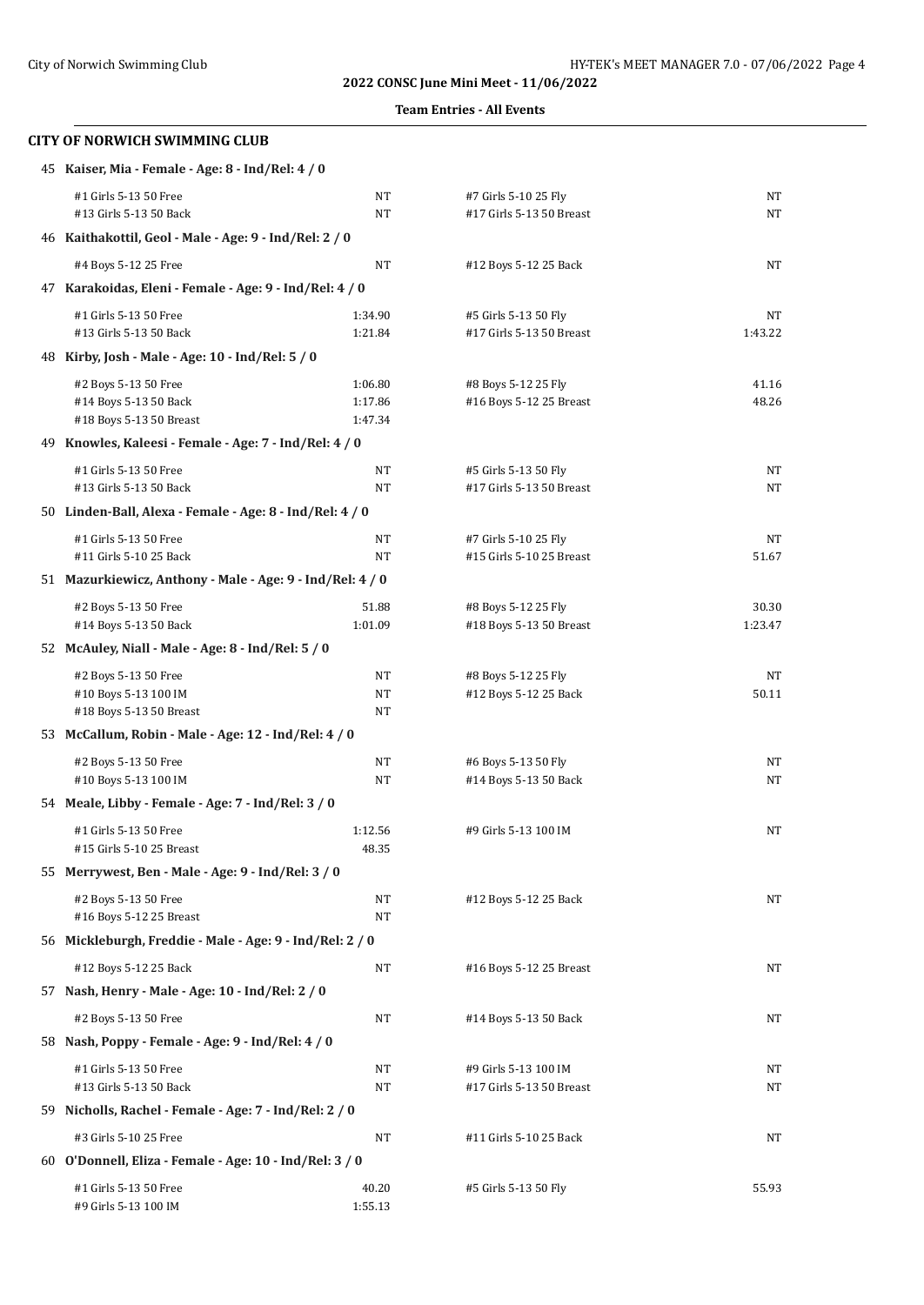### **Team Entries - All Events**

| 61 O'Donnell, Mimo - Female - Age: 13 - Ind/Rel: 4 / 0   |                                                         |                                                |                  |  |  |
|----------------------------------------------------------|---------------------------------------------------------|------------------------------------------------|------------------|--|--|
| #1 Girls 5-13 50 Free                                    | 41.36                                                   | #9 Girls 5-13 100 IM                           | 1:49.23          |  |  |
| #13 Girls 5-13 50 Back                                   | 50.75                                                   | #17 Girls 5-13 50 Breast                       | 43.81            |  |  |
| 62 Palmer, Eva - Female - Age: 9 - Ind/Rel: 5 / 0        |                                                         |                                                |                  |  |  |
| #1 Girls 5-13 50 Free                                    | 39.00                                                   | #5 Girls 5-13 50 Fly                           | 58.22            |  |  |
| #9 Girls 5-13 100 IM                                     | 1:57.69                                                 | #13 Girls 5-13 50 Back                         | 47.58            |  |  |
| #17 Girls 5-13 50 Breast                                 | 59.43                                                   |                                                |                  |  |  |
| 63 Palmer, Phoebe - Female - Age: 8 - Ind/Rel: 2 / 0     |                                                         |                                                |                  |  |  |
| #3 Girls 5-10 25 Free                                    | 36.36                                                   | #11 Girls 5-10 25 Back                         | 42.27            |  |  |
|                                                          | 64 Parish, Florence - Female - Age: 11 - Ind/Rel: 3 / 0 |                                                |                  |  |  |
| #1 Girls 5-13 50 Free                                    | NT                                                      | #13 Girls 5-13 50 Back                         | NT               |  |  |
| #17 Girls 5-13 50 Breast                                 | NT                                                      |                                                |                  |  |  |
| 65 Paterson, Matilda - Female - Age: 7 - Ind/Rel: 4 / 0  |                                                         |                                                |                  |  |  |
| #1 Girls 5-13 50 Free                                    | NT                                                      | #7 Girls 5-10 25 Fly                           | NT               |  |  |
| #11 Girls 5-10 25 Back                                   | 45.17                                                   | #15 Girls 5-10 25 Breast                       | NT               |  |  |
| 66 Pavlov, David - Male - Age: 11 - Ind/Rel: 4 / 0       |                                                         |                                                |                  |  |  |
| #2 Boys 5-13 50 Free                                     | 43.10                                                   | #10 Boys 5-13 100 IM                           | 1:59.63          |  |  |
| #14 Boys 5-13 50 Back                                    | 45.30                                                   | #18 Boys 5-13 50 Breast                        | 1:00.70          |  |  |
| 67 Pearce, James - Male - Age: 7 - Ind/Rel: 2 / 0        |                                                         |                                                |                  |  |  |
| #4 Boys 5-12 25 Free                                     | NT                                                      | #12 Boys 5-12 25 Back                          | NT               |  |  |
| 68 Pearce, Martha - Female - Age: 9 - Ind/Rel: 3 / 0     |                                                         |                                                |                  |  |  |
| #3 Girls 5-10 25 Free                                    | 50.79                                                   | #11 Girls 5-10 25 Back                         | 44.42            |  |  |
| #15 Girls 5-10 25 Breast                                 | NT                                                      |                                                |                  |  |  |
| 69 Pereira, Neil - Male - Age: 10 - Ind/Rel: 5 / 0       |                                                         |                                                |                  |  |  |
| #2 Boys 5-13 50 Free                                     | 48.07                                                   | #6 Boys 5-13 50 Fly                            | 1:16.90          |  |  |
| #10 Boys 5-13 100 IM                                     | 2:39.39                                                 | #14 Boys 5-13 50 Back                          | 56.60            |  |  |
| #18 Boys 5-13 50 Breast                                  | 1:04.25                                                 |                                                |                  |  |  |
| 70 Pessoa Galvao, Olavo - Male - Age: 8 - Ind/Rel: 2 / 0 |                                                         |                                                |                  |  |  |
| #4 Boys 5-12 25 Free                                     | NT                                                      | #12 Boys 5-12 25 Back                          | NT               |  |  |
| 71 Pickford, Ewan - Male - Age: 8 - Ind/Rel: 5 / 0       |                                                         |                                                |                  |  |  |
| #2 Boys 5-13 50 Free                                     | 1:33.72                                                 | #8 Boys 5-12 25 Fly                            | 31.03            |  |  |
| #10 Boys 5-13 100 IM<br>#18 Boys 5-13 50 Breast          | NT                                                      | #14 Boys 5-13 50 Back                          | 1:08.26          |  |  |
|                                                          | 1:10.72                                                 |                                                |                  |  |  |
| 72 Porycki, Oskar - Male - Age: 12 - Ind/Rel: 4 / 0      |                                                         |                                                |                  |  |  |
| #2 Boys 5-13 50 Free<br>#14 Boys 5-13 50 Back            | 38.33<br>46.10                                          | #8 Boys 5-12 25 Fly<br>#18 Boys 5-13 50 Breast | NT<br>NT         |  |  |
| 73 Sadler, Chloe - Female - Age: 9 - Ind/Rel: 5 / 0      |                                                         |                                                |                  |  |  |
|                                                          |                                                         |                                                |                  |  |  |
| #1 Girls 5-13 50 Free<br>#9 Girls 5-13 100 IM            | 1:02.25<br>2:33.81                                      | #7 Girls 5-10 25 Fly<br>#13 Girls 5-13 50 Back | 39.89<br>1:08.45 |  |  |
| #17 Girls 5-13 50 Breast                                 | 1:14.50                                                 |                                                |                  |  |  |
| 74 Sadler, Daisy - Female - Age: 5 - Ind/Rel: 3 / 0      |                                                         |                                                |                  |  |  |
| #3 Girls 5-10 25 Free                                    | 44.29                                                   | #11 Girls 5-10 25 Back                         | 42.07            |  |  |
| #15 Girls 5-10 25 Breast                                 | NT                                                      |                                                |                  |  |  |
| 75 Samad, Nyla - Female - Age: 7 - Ind/Rel: 3 / 0        |                                                         |                                                |                  |  |  |
| #3 Girls 5-10 25 Free                                    | NT                                                      | #11 Girls 5-10 25 Back                         | NT               |  |  |
| #15 Girls 5-10 25 Breast                                 | NT                                                      |                                                |                  |  |  |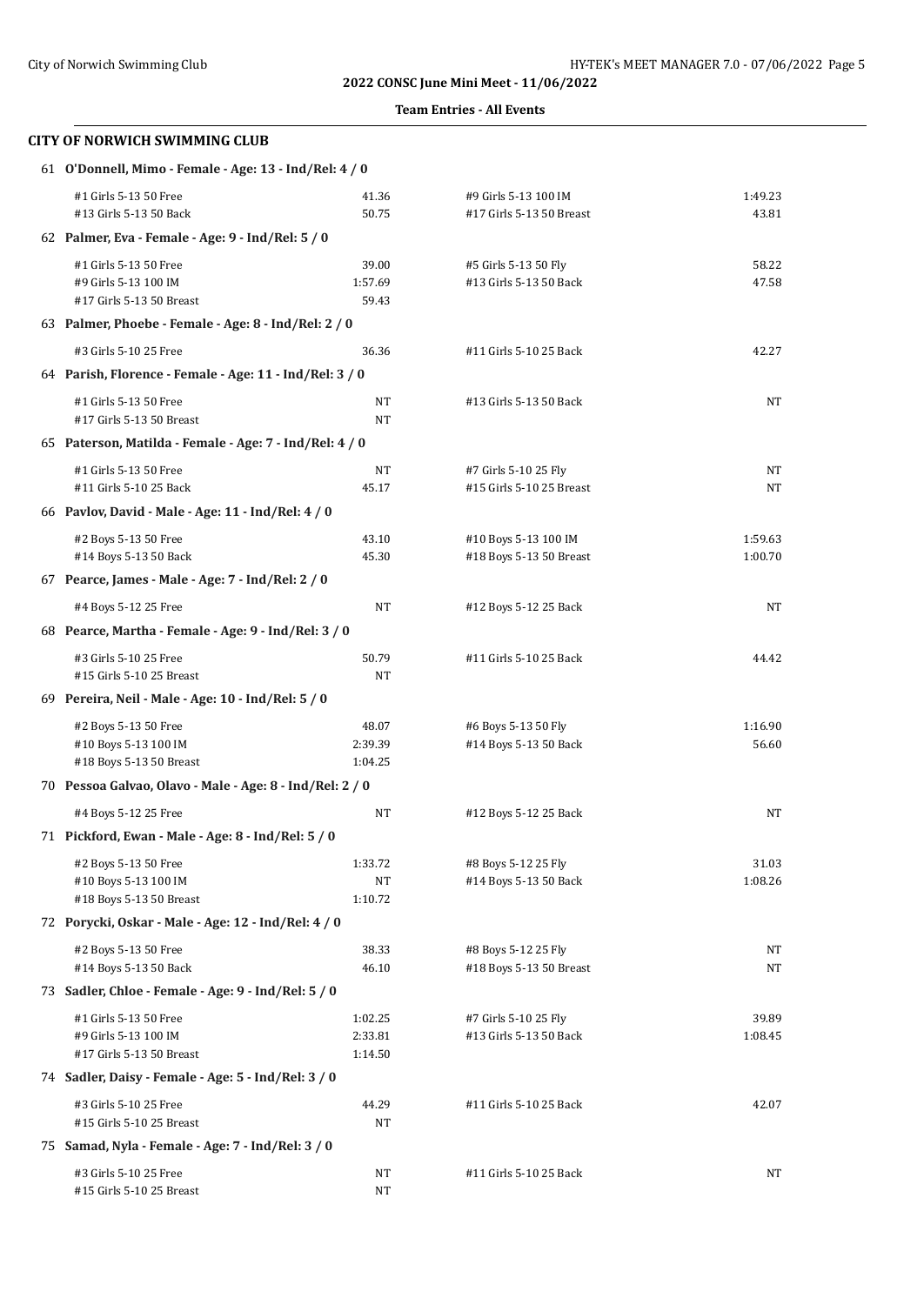#### **Team Entries - All Events**

| 76 Scarff, Barney - Male - Age: 12 - Ind/Rel: 5 / 0                       |                           |                                                  |                    |  |  |
|---------------------------------------------------------------------------|---------------------------|--------------------------------------------------|--------------------|--|--|
| #2 Boys 5-13 50 Free<br>#10 Boys 5-13 100 IM<br>#18 Boys 5-13 50 Breast   | NT<br>NT<br>NT            | #6 Boys 5-13 50 Fly<br>#14 Boys 5-13 50 Back     | NT<br>NT           |  |  |
| 77 Scarff, Philippa - Female - Age: 9 - Ind/Rel: 5 / 0                    |                           |                                                  |                    |  |  |
| #3 Girls 5-10 25 Free<br>#9 Girls 5-13 100 IM<br>#15 Girls 5-10 25 Breast | NT<br>$\rm{NT}$<br>NT     | #7 Girls 5-10 25 Fly<br>#11 Girls 5-10 25 Back   | NT<br><b>NT</b>    |  |  |
| 78 Scott, Soraya - Female - Age: 7 - Ind/Rel: 4 / 0                       |                           |                                                  |                    |  |  |
| #3 Girls 5-10 25 Free<br>#11 Girls 5-10 25 Back                           | 33.43<br>34.00            | #7 Girls 5-10 25 Fly<br>#15 Girls 5-10 25 Breast | NT<br>42.25        |  |  |
| 79 Sheehy, Erin - Female - Age: 9 - Ind/Rel: 5 / 0                        |                           |                                                  |                    |  |  |
| #1 Girls 5-13 50 Free<br>#9 Girls 5-13 100 IM<br>#17 Girls 5-13 50 Breast | 58.28<br>NT<br>1:16.98    | #7 Girls 5-10 25 Fly<br>#13 Girls 5-13 50 Back   | 39.47<br>1:10.53   |  |  |
| 80 Smith, Thomas - Male - Age: 10 - Ind/Rel: 5 / 0                        |                           |                                                  |                    |  |  |
| #2 Boys 5-13 50 Free<br>#10 Boys 5-13 100 IM<br>#18 Boys 5-13 50 Breast   | 40.90<br>1:56.95<br>52.30 | #6 Boys 5-13 50 Fly<br>#14 Boys 5-13 50 Back     | 50.30<br>47.49     |  |  |
| 81 Sojka, Xavier - Male - Age: 9 - Ind/Rel: 2 / 0                         |                           |                                                  |                    |  |  |
| #2 Boys 5-13 50 Free                                                      | NT                        | #12 Boys 5-12 25 Back                            | NT                 |  |  |
| 82 Spraggons, Elizabeth - Female - Age: 7 - Ind/Rel: 2 / 0                |                           |                                                  |                    |  |  |
| #3 Girls 5-10 25 Free                                                     | NT                        | #11 Girls 5-10 25 Back                           | NT                 |  |  |
| 83 Stanley, Arthur - Male - Age: 7 - Ind/Rel: 4 / 0                       |                           |                                                  |                    |  |  |
| #4 Boys 5-12 25 Free<br>#12 Boys 5-12 25 Back                             | NT<br>NT                  | #8 Boys 5-12 25 Fly<br>#16 Boys 5-12 25 Breast   | NT<br>NT           |  |  |
| 84 Stanley, Beatrice - Female - Age: 10 - Ind/Rel: 4 / 0                  |                           |                                                  |                    |  |  |
| #3 Girls 5-10 25 Free<br>#11 Girls 5-10 25 Back                           | 33.18<br>34.85            | #7 Girls 5-10 25 Fly<br>#15 Girls 5-10 25 Breast | NT<br>43.04        |  |  |
| 85 Stanley, Edward - Male - Age: 13 - Ind/Rel: 4 / 0                      |                           |                                                  |                    |  |  |
| #2 Boys 5-13 50 Free<br>#10 Boys 5-13 100 IM                              | 40.46<br>1:45.58          | #6 Boys 5-13 50 Fly<br>#14 Boys 5-13 50 Back     | 49.74<br>46.62     |  |  |
| 86 Stanley, Faith - Female - Age: 10 - Ind/Rel: 4 / 0                     |                           |                                                  |                    |  |  |
| #3 Girls 5-10 25 Free<br>#11 Girls 5-10 25 Back                           | 34.57<br>40.26            | #7 Girls 5-10 25 Fly<br>#15 Girls 5-10 25 Breast | NT<br>48.44        |  |  |
| 87 Stasi, Chloe - Female - Age: 6 - Ind/Rel: 2 / 0                        |                           |                                                  |                    |  |  |
| #7 Girls 5-10 25 Fly                                                      | NT                        | #15 Girls 5-10 25 Breast                         | NT                 |  |  |
| 88 Storer, Owen - Male - Age: 10 - Ind/Rel: 5 / 0                         |                           |                                                  |                    |  |  |
| #2 Boys 5-13 50 Free<br>#10 Boys 5-13 100 IM<br>#18 Boys 5-13 50 Breast   | 44.40<br>NT<br>1:10.59    | #6 Boys 5-13 50 Fly<br>#14 Boys 5-13 50 Back     | 1:05.21<br>50.16   |  |  |
| 89 Straton, Isabel - Female - Age: 11 - Ind/Rel: 4 / 0                    |                           |                                                  |                    |  |  |
| #1 Girls 5-13 50 Free<br>#13 Girls 5-13 50 Back                           | 47.30<br>50.60            | #9 Girls 5-13 100 IM<br>#17 Girls 5-13 50 Breast | 3:14.05<br>1:08.25 |  |  |
| 90 Suffling, Millie - Female - Age: 7 - Ind/Rel: 5 / 0                    |                           |                                                  |                    |  |  |
| #1 Girls 5-13 50 Free<br>#9 Girls 5-13 100 IM<br>#17 Girls 5-13 50 Breast | NT<br>NT<br>$\rm{NT}$     | #7 Girls 5-10 25 Fly<br>#11 Girls 5-10 25 Back   | ΝT<br>NT           |  |  |